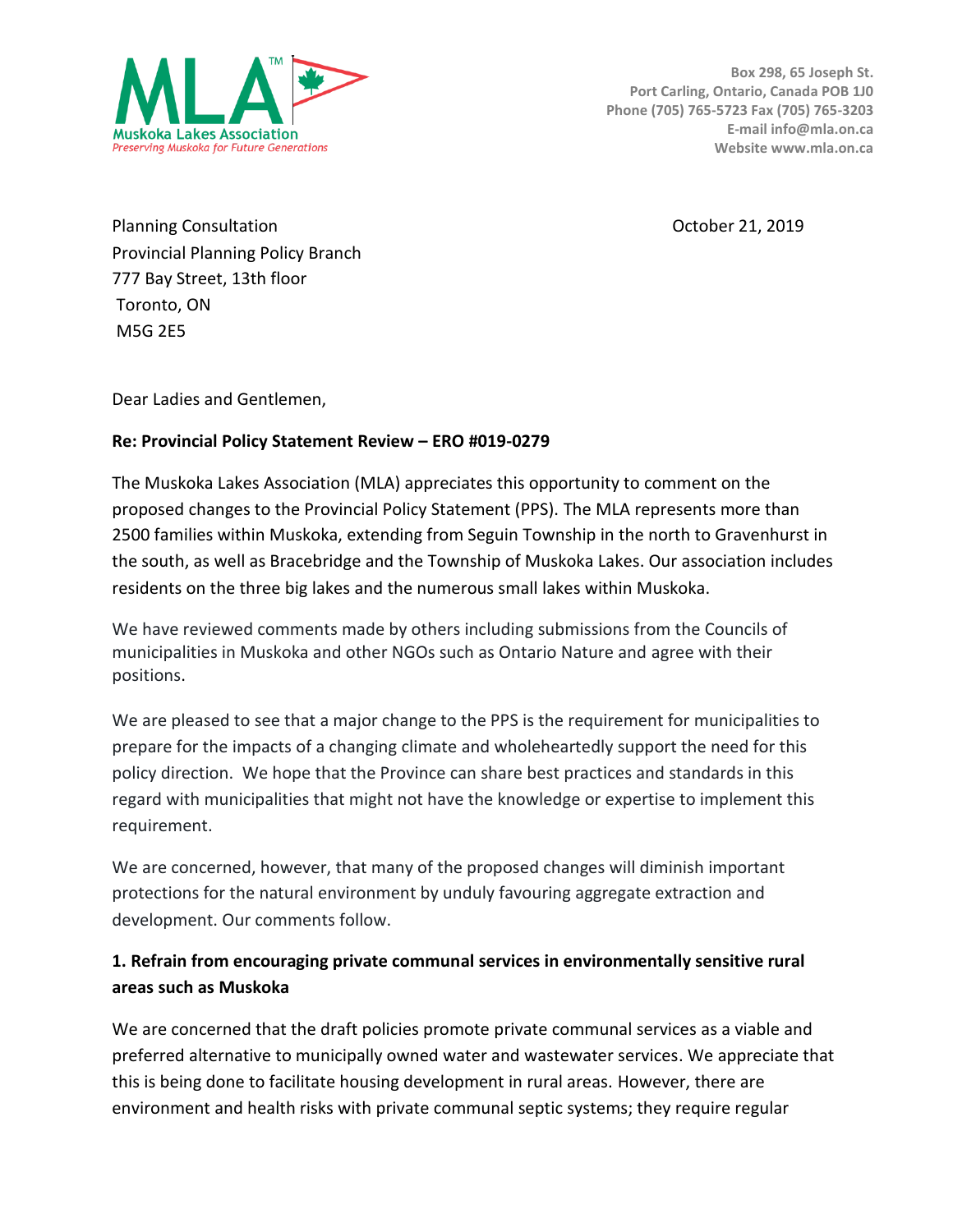maintenance by the owners who often don't have an incentive to invest in them, and the result is that they often fail. An example is the JW Marriott's private communal system that the Ministry of Environment took action against this summer because of operational issues that have been experienced for several years. The Province should recognize this risk and refrain from encouraging more of these private communal systems in environmentally sensitive rural areas such as Muskoka.

# **2. Retain the recognition that municipalities may impose higher standards than those set out in the PPS**

We also are concerned that the draft policies remove the express recognition that municipalities may impose higher standards than those set out in the PPS. Municipalities require flexibility to establish higher standards if needed to address their local priorities and objectives, especially in areas such as Muskoka where the health of our lakes is the key driver of our economic success.

# **3. Refrain from permitting mineral aggregate extraction in natural heritage areas (that are not provincially significant)**

We are concerned that the draft policies would permit mineral aggregate extraction in natural heritage areas, such as forests and wetlands (that are not provincially significant), "provided that the long-term rehabilitation can demonstrate no negative impacts on the natural features or their ecological functions." Given the duration of extractions and the lag time to restore natural features, especially forests, avoidance should still be the first principle of resource development. In addition, as noted by Ontario Nature in its written submission, legal requirements to rehabilitate sites are often poorly enforced and routinely ignored, and sites are rarely returned to their original state. Allowing mineral aggregate extraction to proceed in natural areas just because they are not provincially significant is inconsistent with the Province's stated Vision of protecting natural resources and is also inconsistent with voters' desire to protect our natural environment.

#### **4. Require that aggregate companies demonstrate needs for their products**

The PPS prohibits municipalities from requiring aggregates companies to demonstrate a need for their products when applying for pit or quarry licence. This provision unduly favours the aggregates industry to the detriment of the environment. The PPS should require that aggregates companies provide satisfactory evidence through a demand/supply analysis that there is a demonstrable need for the proposed extraction.